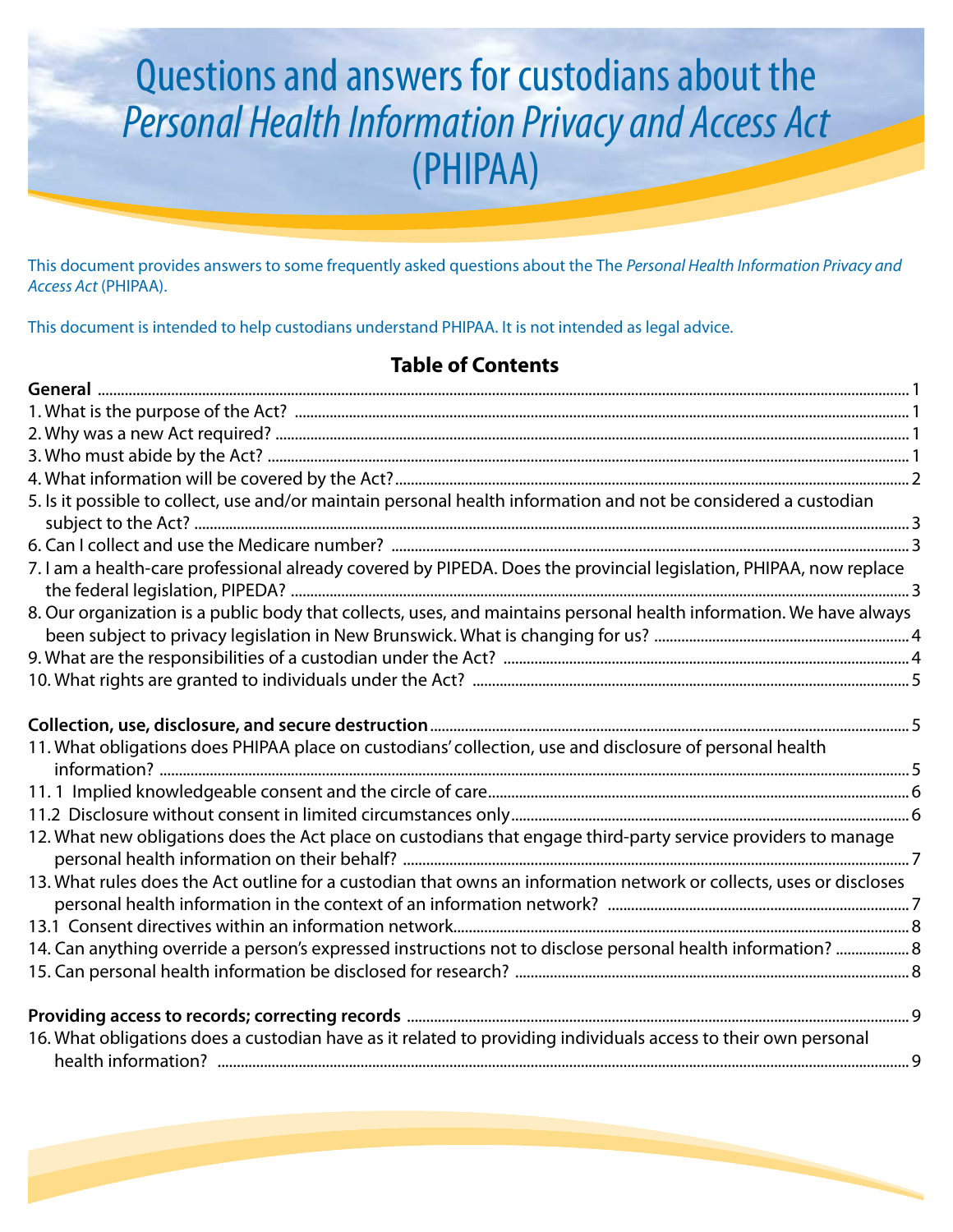| 17. Is there any format for appropriate "correction" of a record? Is there anything in the Act to preclude a custodian                                                                                                                |
|---------------------------------------------------------------------------------------------------------------------------------------------------------------------------------------------------------------------------------------|
|                                                                                                                                                                                                                                       |
|                                                                                                                                                                                                                                       |
|                                                                                                                                                                                                                                       |
| 19. While the Act contains an obligation to maintain security and privacy of records, is there an obligation to retain                                                                                                                |
| 20. Does the Act's reference to the destruction of records refer only to the original or to all of the information<br>contained therein? What is the impact on destruction of the original and retention of a copy by other means? 12 |
|                                                                                                                                                                                                                                       |
|                                                                                                                                                                                                                                       |
| 22. Am I permitted to transfer files or store records containing personal health information outside the province,                                                                                                                    |
|                                                                                                                                                                                                                                       |
| 13. What happens to client or patient records containing personal health information when the custodian dies? 13                                                                                                                      |
|                                                                                                                                                                                                                                       |
| 25. What is a privacy breach? If a privacy breach occurs, what are my obligations as a custodian? 14                                                                                                                                  |
|                                                                                                                                                                                                                                       |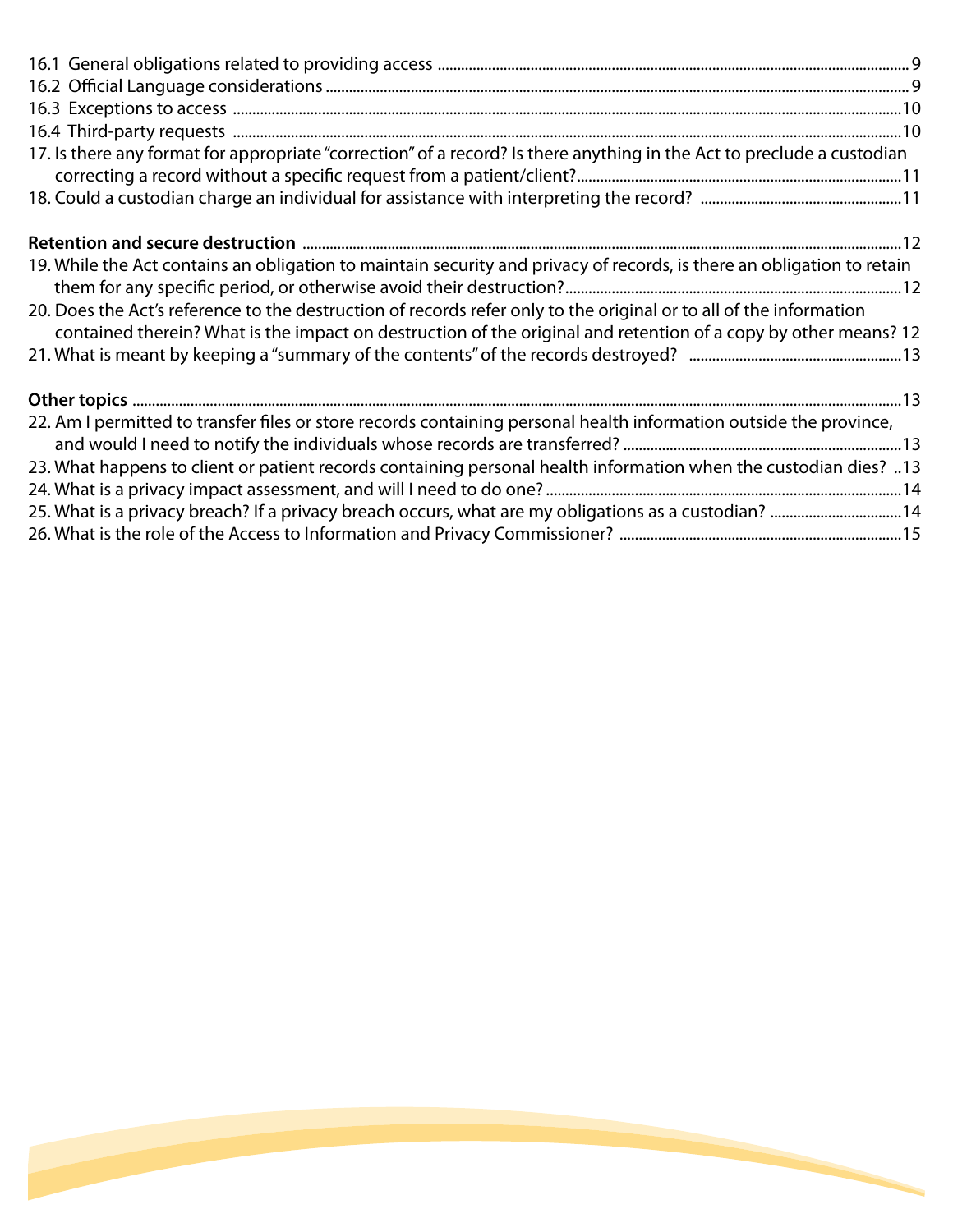#### **General**

# *1. What is the purpose of the Act?*

The Personal Health Information Privacy and Access Act (PHIPAA) provides a set of rules that protects the confidentiality of personal health information and the privacy of the individual to whom that information relates. At the same time, the Act ensures that information is available, as needed, to provide health services to those in need and to monitor, evaluate and improve the health system in New Brunswick. It applies to personal health information in the health system regardless of form, including but not limited to paper records, microfilm, X-ray film and electronic records.

The Act identifies a series of rights that individuals have in regard to their personal health information – for example, the right to consent to the collection, use and disclosure of their personal health information unless the Act provides otherwise, as well as the right to request the correction of their personal health information and the right to request access to their personal health information.

After identifying those rights, the Act establishes a legal framework for the handling of personal health information to ensure that individuals' rights are respected.

#### *2. Why was a new Act required?*

Health information is one of the most sensitive forms of personal information. It is used for a number of purposes including patient care; financial reimbursement; medical education; research; social services; quality assurance; risk management; public health regulation and surveillance; and health planning and policy development. In recognition of this fact, many jurisdictions across Canada have enacted, or are developing, legislation to protect the privacy, confidentiality and security of personal health information.

Since Jan. 1, 2004, organizations in New Brunswick that collect, use or disclose personal information, including personal health information in the course of "commercial activities" such as private physicians' offices, private health-care clinics and laboratories and pharmacies, have been subject to the federal Personal Information Protection and Electronic Documents Act (PIPEDA). PIPEDA has been identified by health-sector stakeholders as especially problematic for the organizations that collect, use or disclose personal health information for health-care purposes since it was not developed with the special needs of health care in mind. Similarly, the former New Brunswick public sector privacy legislation did not address the specific requirements of health care. PHIPAA provides more detailed rules for managing personal health information while providing some additional flexibility in privacy practices for the health-care sector to better facilitate patient care.

# *3. Who must abide by the Act?*

#### **Custodians**

PHIPAA applies generally to a group of stakeholders throughout the health system and government referred to as "custodians." The Act defines a custodian as an individual or organization that collects, maintains or uses personal health information for providing or assisting in the provision of health care or treatment; in the planning and management of the health-care system; or in the delivery of a government program or service. Examples of custodians named in the Act and its regulations include: the Department of Health; regional health authorities; WorkSafeNB; hospitals; health-care providers (for example, physicians, dentists, nurses, pharmacists); public bodies (including but not limited to government departments and Crown corporations); ambulance operators; and individuals or organizations known as information managers that manage personal health information on behalf of another custodian. The Act applies to any personal health information collected, used, stored, disclosed and maintained by custodians. Organizations and individuals wishing to confirm whether they are a custodian should consult the Act and regulations and/or their legal adviser.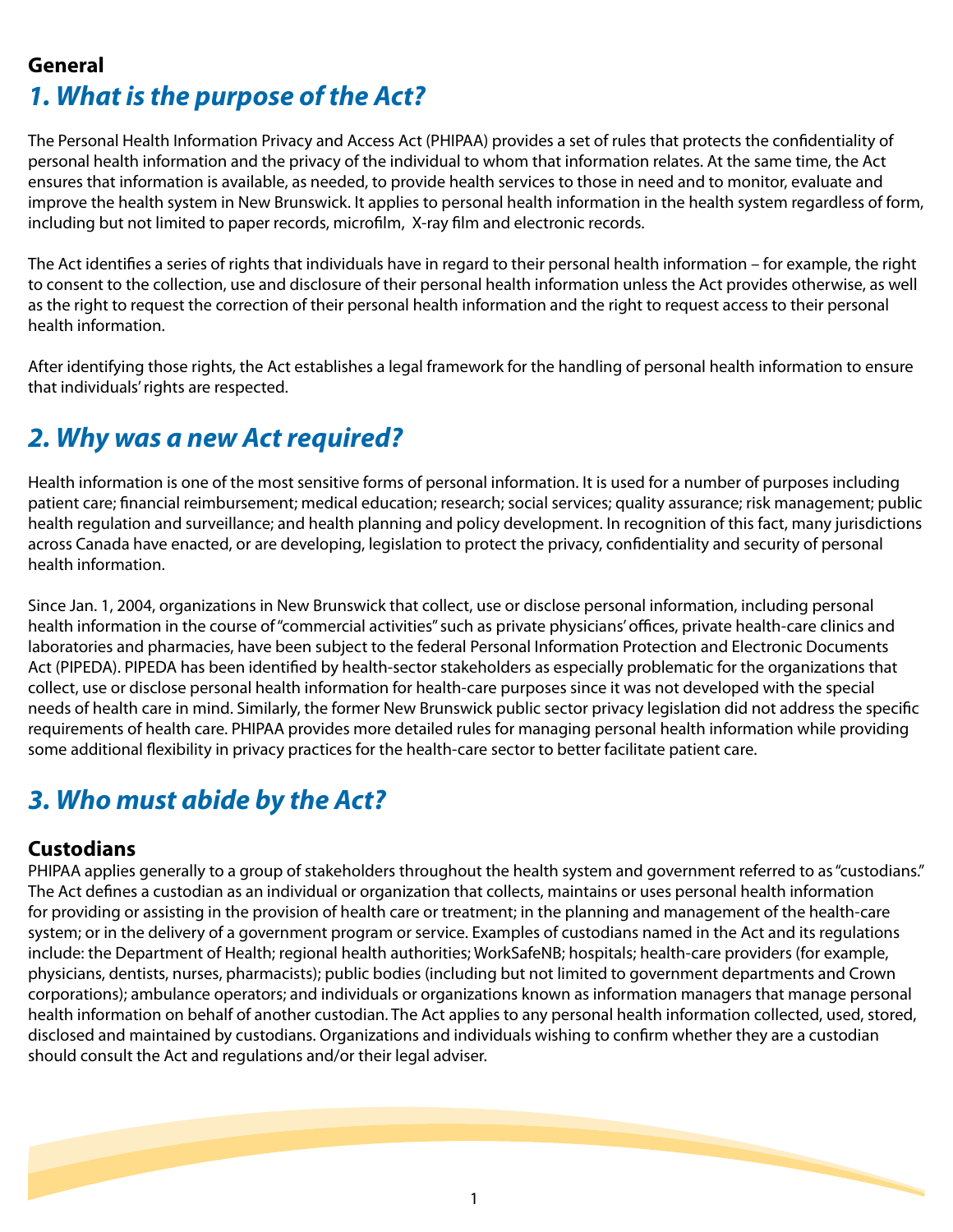#### **Information managers**

An information manager is a special type of custodian under the Act. An information manager is an individual or organization that processes, stores, retrieves, archives, disposes, de-identifies or otherwise transforms personal health information on behalf of the custodian. This includes, for example, any individual or organization that provides information management or information technology services for the custodian or an organization that provides records storage, archival or disposal services for the custodian with respect to personal health information.

Information managers are required to comply with the Act with respect to their handling of personal health information. In addition, an information manager will be required to enter into a formal written agreement with the custodian to whom the information management services are being provided which addresses the security and protection of the personal health information entrusted to them.

#### **Agents**

An agent is any individual or organization that acts for or on behalf of a custodian with respect to collecting, using, disclosing or maintaining personal health information. Examples of agents include:

- employees of the custodian such as a receptionists or assistants employed by a physician or other health-care provider;
- contract employees and volunteers; and
- organizations such as Clinidata and New Brunswick Emergency Medical Services Inc. that provide health care services on behalf of a custodian.

Agents will be required to comply with the Act and to sign a written agreement with the custodian to this effect.

### *4. What information will be covered by the Act?*

PHIPAA applies to personal health information held by custodians, regardless of format. Personal health information is defined in part as identifying information about an individual pertaining to that person's mental or physical health, family history or health care history. This includes:

- genetic information;
- registration information, including the Medicare number of the individual;
- information about payments or eligibility for health care or health-care coverage;
- information pertaining to a donation by the individual of any body part or bodily substance;
- information derived from the testing of a body part or bodily substance of the individual; and
- information that identifies the individual's health-care provider or substitute decision maker.

All parts of the Act apply equally to personal health information regardless of form, including information that is oral, written or photographed. It applies to information recorded or stored in media such as paper, microfilm, X-rays and electronic records. Examples of personal health information include:

- a medical record held by a physician;
- a patient record held by a hospital;
- X-rays and images of an individual;
- registration information (Medicare number and other information such as an individual's name and date of birth) held by the Department of Health to register individuals for insured services; and
- records of prescriptions filled by a pharmacist.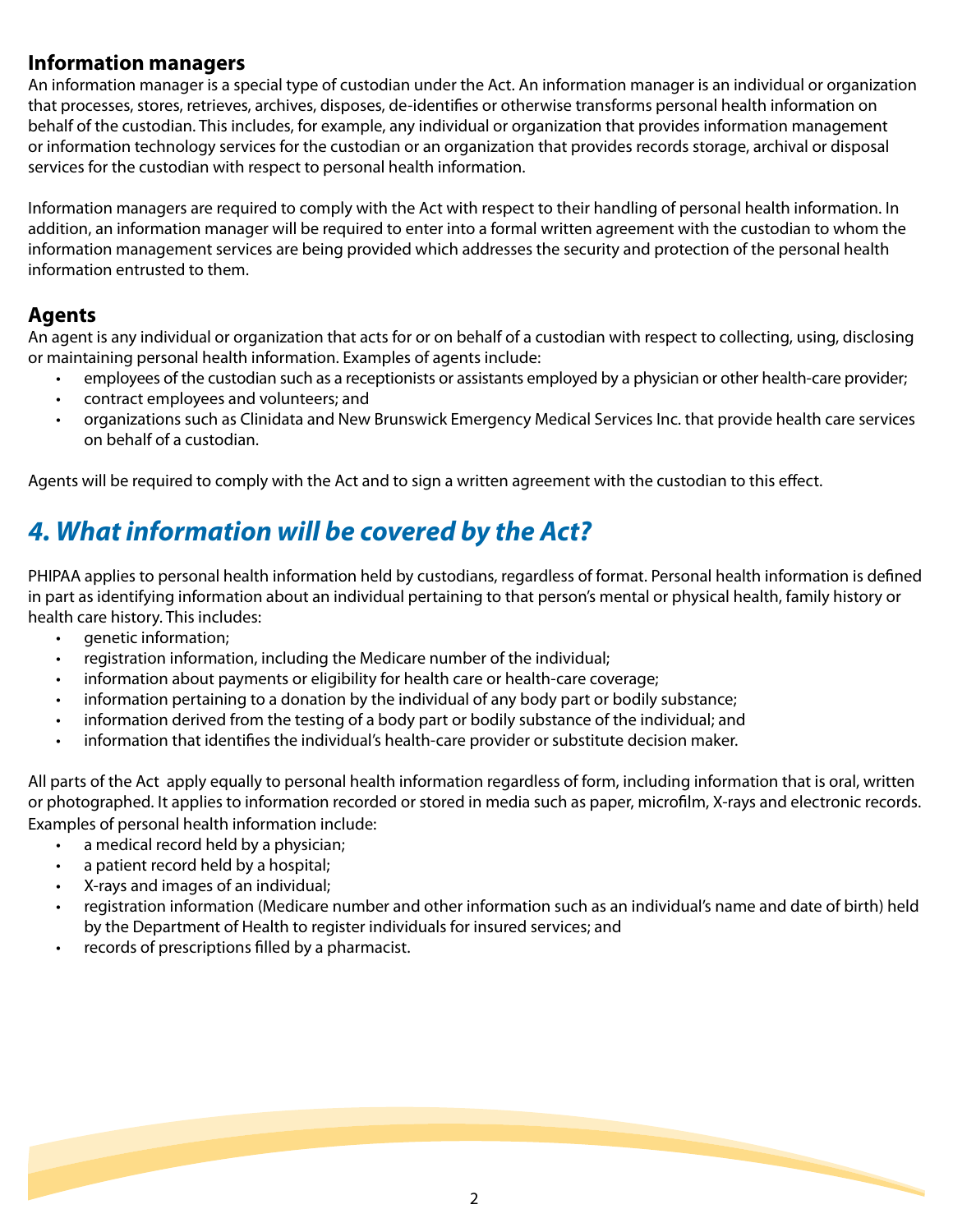### *5. Is it possible to collect, use and/or maintain personal health information and not be considered a custodian subject to the Act?*

Yes. The Act defines certain situations whereby an individual or organization may collect, use or disclose personal health information and not be considered to be a custodian. The most notable exception applies to individuals or organizations that collect, maintain, or use personal health information for purposes other than providing or assisting in the provision of health care, treatment and the planning and management of the health-care system, or for delivering a government program or service. This includes, unless otherwise stated in the regulations, employers (both public and private), insurance companies, regulatory bodies of health-care providers, and licensed or registered health-care providers who do not provide health care. For example, life insurance companies collect personal health information for processing an application for insurance, and employers may collect personal health information as part of mandatory routine medical exams or drug testing as a condition of employment. In these instances, PHIPAA will not apply. The collection, use, and disclosure of personal health information may, however, be subject to other federal or provincial privacy legislation depending on the circumstances.

# *6. Can I collect and use the Medicare number?*

The legislation introduces restrictions on the collection and use of the Medicare number, which is considered a type of personal health information. Henceforth, no person is entitled to require the production of, or collect or use an individual's Medicare number except a person who requires its production, collection or use to provide health care; to verify the individual's eligibility to participate in a health-care program or receive a health-care service; or for the payment and management of the health-care system. Individuals have a right to refuse to provide their Medicare number to any person not authorized by the Act to require that it be produced or to collect and use it. The legislation also provides that any person, who requests a Medicare number from an individual, must advise the individual of his or her authority to do so.

### *7. I am a health-care professional already covered by PIPEDA. Does the provincial legislation, PHIPAA, now replace the federal legislation, PIPEDA?*

Since Jan. 1, 2004, organizations in New Brunswick that collect, use or disclose personal information, including personal health information in the course of "commercial activities" such as private physicians' offices, private health-care clinics and laboratories and pharmacies have been subject to the federal Personal Information Protection and Electronic Documents Act (PIPEDA). PIPEDA has been identified by health-sector stakeholders as especially problematic for the organizations that collect, use or disclose personal health information for health-care purposes since it was not developed with the special needs of health care in mind. PHIPAA provides more detailed rules than PIPEDA and also provides some additional flexibility in privacy practices for the health sector.

With the introduction of PHIPAA, custodians engaged in commercial activities will continue to be bound by PIPEDA. However, they will now also be required to comply with PHIPAA with respect to the personal health information that they collect, use, disclose and maintain.

While there is generally more flexibility under PHIPAA with respect to the use and sharing of personal health information with other health-care practitioners, there are additional obligations imposed on custodians under the Act.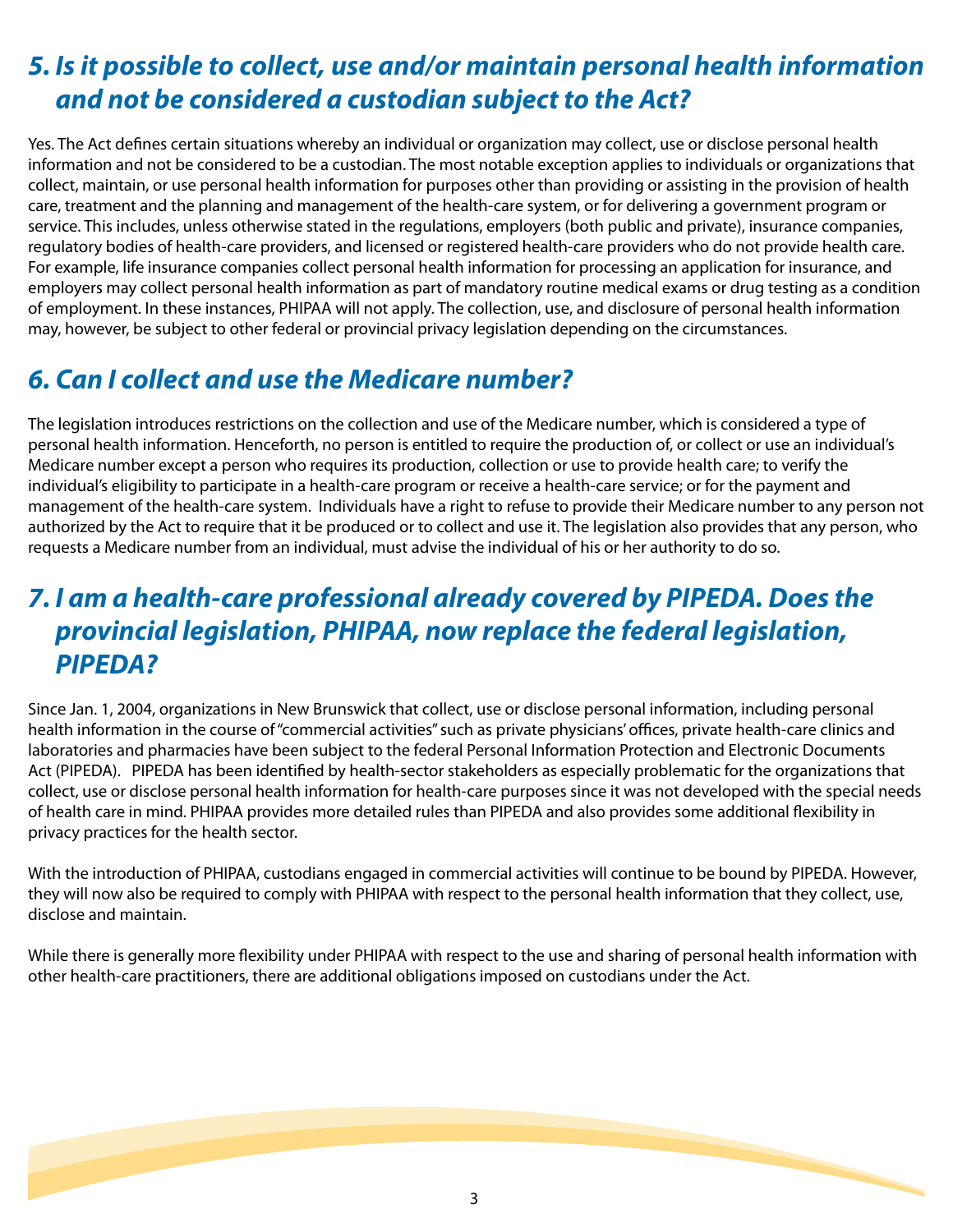### *8. Our organization is a public body that collects, uses, and maintains personal health information. We have always been subject to privacy legislation in New Brunswick. What is changing for us?*

Personal health information collected, used and disclosed by public health-care organizations such as hospitals, regional health authorities, the Department of Health and other government departments and agencies was previously subject to the former provincial privacy legislation, the Protection of Personal Information Act (POPIA). The former provincial Right to Information Act also applied with respect to providing access to individuals' personal information. These two Acts are replaced by PHIPAA and the new Right to Information and Protection of Privacy Act (RTIPAA). Organizations that are public bodies may need to comply with one or both Acts, depending on the nature of the personal information they collect, use or disclose. To the extent that a public body collects, uses, or discloses personal health information or maintains personal health information within its custody or control for the purpose of providing or assisting in the provision of health-care or treatment, the planning and management of the health care system, or for delivering a government program or service, it will be considered a custodian and PHIPAA will apply to that information. This includes government departments or agencies that are not health-care facilities but that may process or handle personal health information in administering their programs or services such as the Department of Social Development or Service New Brunswick.

RTIPPA will apply to all records containing personal information in the organization's custody or control that is not considered to be personal health information. Public body custodians must understand the nature of the information that they collect and maintain to determine whether they will be a custodian under PHIPAA and therefore need to comply with both Acts.

### *9. What are the responsibilities of a custodian under the Act?*

PHIPAA identifies several rules that custodians must follow in the collection, use, disclosure, secure destruction, and protection of personal health information. In addition to complying with specific obligations that may apply depending on the circumstances under which personal health information is being used or disclosed, every custodian must:

- obtain consent to collect, use or disclose personal health information except in a limited number of situations, such as in the case of a health emergency. (Note that consent may either be express or implied. For the specific purposes of providing health services to an individual, the Act recognizes that consent is implied for sharing personal health information within the "circle of care" for the provision of health services to individuals). For more information on consent, refer to Question 11;
- only collect, use and disclose the minimum amount of information necessary to provide the service or benefit being offered;
- inform the individual about the intended use and disclosure of the information and ensure that there are policies in place to ensure information is only used and disclosed in accordance with the Act;
- designate a person to respond to inquiries and complaints and to ensure compliance with the Act;
- establish effective procedures for responding to individuals' requests for access to, or correction of personal health information in compliance with the Act;
- establish and implement appropriate information practices, including policies and practices, that will protect the integrity, confidentiality, security and accuracy of personal health information. This includes, but is not limited to, the following specific policies and procedures:
	- completion of a privacy impact assessment for new or changed collections, uses and disclosures of personal health information by custodians that are public bodies;
	- security policies outlining administrative, technical and physical safeguards for protecting personal health information, and procedures for recording and managing security breaches; and
	- a written policy for the retention, archival storage, access and secure destruction of personal health information.
- where outside service providers are engaged to process personal health information on the custodian's behalf, follow specific rules to ensure that personal health information is appropriately protected while it is processed while in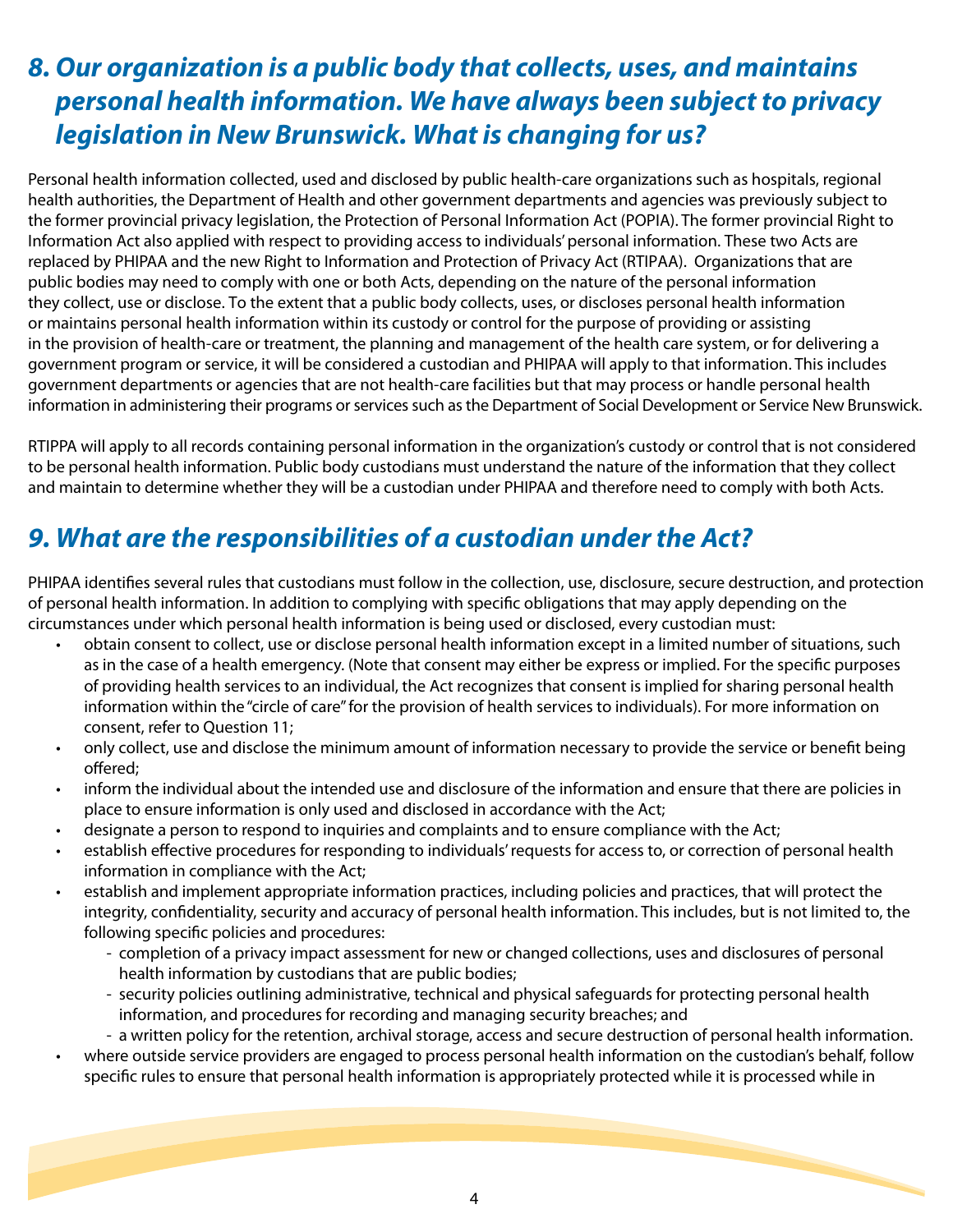the custody and control of the other organization. This includes entering into formal written agreements with these information managers for the protection of personal health information and acknowledging that, as a custodian, they are required to comply with the provisions of the Act.

- implementing controls to ensure that agents (such as employees, volunteers and contractors) who collect, use or disclosure personal health information on the custodian's behalf comply with the Act.
- implement procedures to assess the potential impact of a breach of personal health information and to comply with the requirements under the Act for notifying individuals as well as the Access to Information and Privacy Commissioner.

# *10. What rights are granted to individuals under the Act?*

PHIPAA identifies a number of rights that individuals have in regard to their personal health information including the right to:

- be informed about the purpose for the collection and the anticipated uses and disclosures of his or her personal health information;
- withhold or withdraw consent for the collection, use and disclosure of his or her personal health information, except in specific circumstances outlined in the Act;
- designate another person to make decisions about his or her personal health information;
- request to examine or receive a copy of his or her personal health information (providing such access may be subject to the individual paying a fee);
- request correction of his or her personal health information once he or she has examined it;
- refuse to provide his or her Medicare number to any person or organization that collects the information as identification for a non-health service;
- be informed if his or her personal health information has been lost, stolen, or otherwise inappropriately destroyed, disclosed to or accessed by an unauthorized person where it is reasonable to conclude that this could identify or otherwise harm the individual;
- make a complaint to the Access to Information and Privacy Commissioner about:
	- a custodian's decision with respect to the individual's request to access or correct his or her record; or
	- a custodian's information practices if the individual believes that the custodian has collected, used or disclosed his or her personal health information contrary to the Act or failed to protect his or her personal health information contrary to the Act or failed to protect his or her personal health information; and
- appeal or refer a matter to court.

#### **Collection, use, disclosure, and secure destruction**

#### *11. What obligations does PHIPAA place on custodians' collection, use and disclosure of personal health information?*

Disclosing personal health information is a sensitive issue. It is often essential to facilitate the provision of a health service. For example, a physician must disclose some personal health information to refer a patient to a specialist or to arrange for needed surgery. Yet disclosing personal health information also means revealing very private information about an individual to another person. Because this affects the privacy of the individual, the Act creates strict rules for using and disclosing personal health information while balancing the legitimate needs of health-care custodians to share information for patient care and treatment and the appropriate management of the health care system. In particular:

- a custodian must ensure that personal health information is only collected, used by or disclosed to those employees or agents who need to know the information to carry out the original purpose for which the information was collected;
- custodians must ensure that every collection, use or disclosure of information is limited to the minimum amount of information necessary to accomplish the original purpose for which the information was collected. For example, for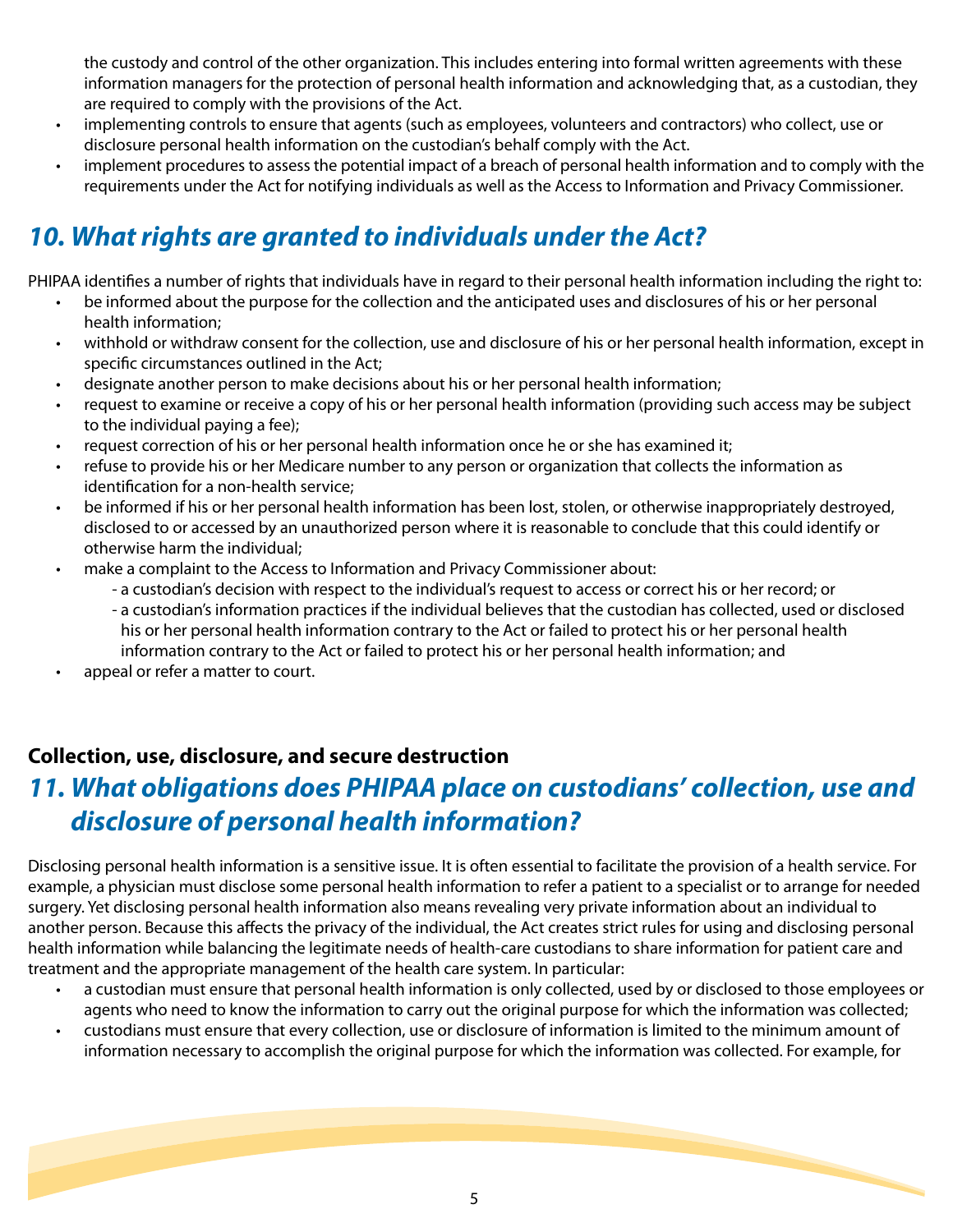the Department of Health to issue payment to a physician for a service provided to a patient, the department will only receive the minimum information required to know what to pay. The department will not have access to any other information contained in the records of the physician about that service;

- information can only be collected, used or disclosed by a custodian with the consent of the individual or for purposes permitted in the Act (refer to Sections 11.1 and 11.2).
- when it is no longer required, personal health information must be destroyed in a secure manner in order to protect individuals' privacy.

#### *11. 1 Implied knowledgeable consent and the circle of care*

For the specific purposes of providing health care to an individual, a patient-centred, "circle of care" is created where information is appropriately shared. PHIPAA permits health-care providers to collect or use the individual's personal health information or to disclose that information to another custodian or person within this circle of care for providing health care to that individual only with that person's continuing implied knowledgeable consent.

For implied knowledgeable consent to exist, individuals must first have been informed about the purpose of the collection, use and disclosure and must be aware that they have a choice to give, withhold or withdraw their consent to the collection, use or disclosure of their personal health information in accordance with the Act. Where a custodian posts or makes readily available a notice describing the purpose of the collection, use and disclosure or provides the individual with such a notice they will be considered to have been appropriately informed.

These provisions ensure that health providers who need to know pertinent information about individuals to care for and treat them are entitled to continue to use that information for those purposes as long as they have the individual's continuing implied knowledgeable consent. For example, the Act permits the sharing of an individual's personal health information between a specialist and his or her family physician when he or she is being treated in hospital as long as he or she has been appropriately informed about how his or her information will be shared and understand his or her rights with respect to providing or withdrawing consent.

The Act also creates strong "walls" of consent and security around the circle of care. For example, if an individual reveals personal information to hospital staff as part of the admittance procedure, consent for the use and disclose of the individual's personal health information will be considered to be implied for the purposes of the visit to the hospital (as long as it is reasonable to assume that the individual knows the purpose of the collection and how the information will be used and disclosed for the provision of health care). Any use or disclosure beyond that requires express consent or must be based on an exception identified in the Act.

Custodians must also educate their agents on these requirements and require that they comply.

### *11.2 Disclosure without consent in limited circumstances only*

The Act provides for other circumstances where personal health information may be disclosed without consent. For example, if a custodian receives a subpoena to disclose personal health information to a court, consent of the individual is not required – the custodian must comply. Other instances where personal health information may be disclosed without consent include making information available for an information network or a registry (such as a cancer registry) where the information is to be used for facilitating or improving the provision of health care or the monitoring and evaluation of a health care program or the health-care system; obtaining payment for health care services; for public health reasons; and other reasons which are detailed within the Act.

For other purposes not provided for in the Act or otherwise required by law, the Act clearly states that express consent of the individual must be obtained.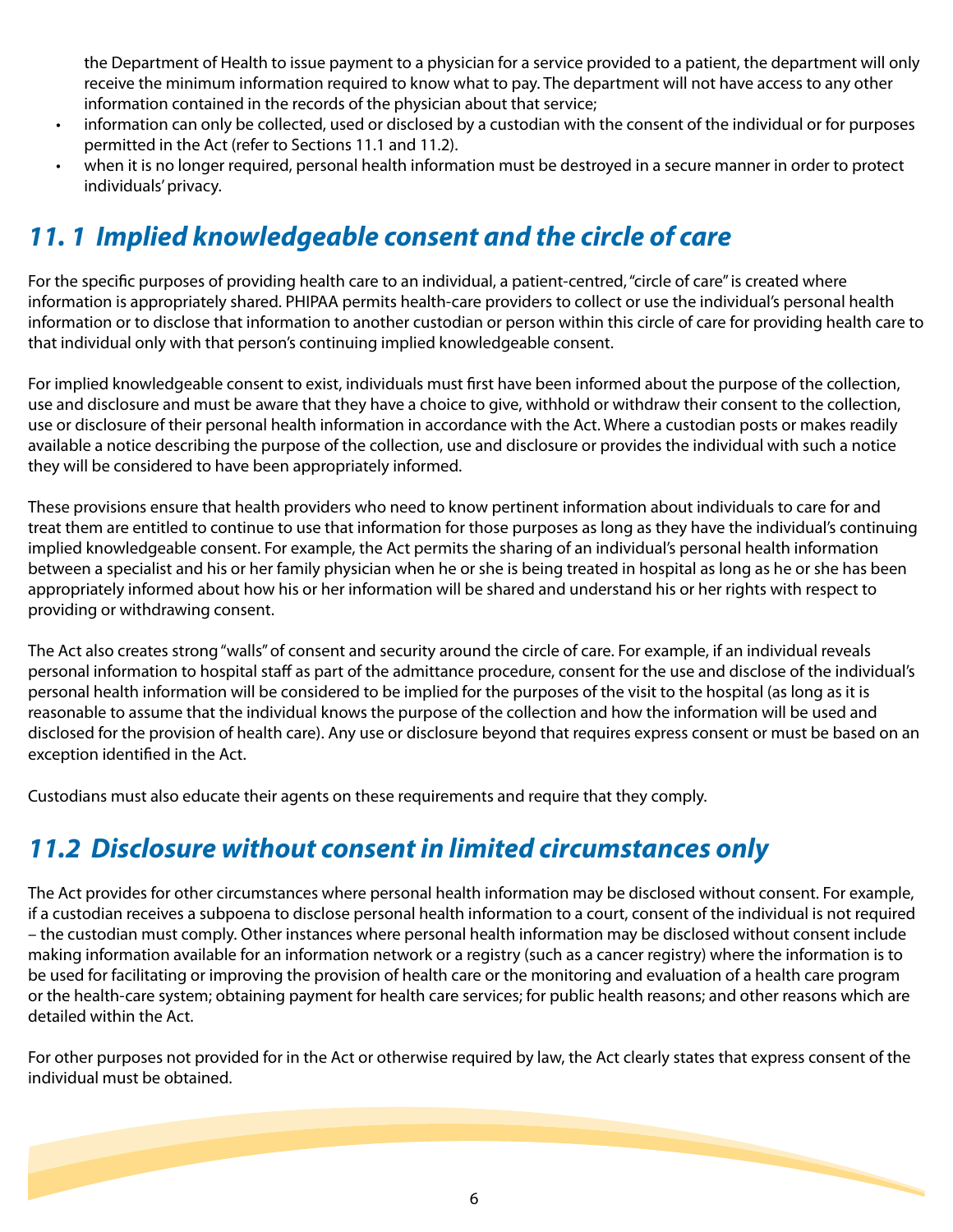#### *12. What new obligations does the Act place on custodians that engage third-party service providers to manage personal health information on their behalf?*

A custodian may provide personal health information to an information manager for processing, storing or destroying that information or for providing the custodian with information management or information technology services. An example of an information manager is an organization that provides records storage, archival or disposal services for a physician's office or hospital. Custodians who engage information managers to process information on their behalf must follow specific rules to ensure that personal health information is appropriately protected while it is processed at the other organization. A custodian must:

- Require the information manager to sign a written agreement with the custodian that:
	- describes the services to be provided by the information manager;
	- outlines how the personal health information will be protected against risks such as unauthorized access to or use or disclosure, unsecure destruction or alteration of the information;
	- requires the information manager comply with the Act and regulations.
- Ensure that information managers do not store personal health information outside of Canada unless the information manager is providing maintenance and technical support for personal health information systems or unless otherwise provided for in the Act.

# *13. What rules does the Act outline for a custodian that owns an information network or collects, uses or discloses personal health information in the context of an information network?*

The health-care system uses information technology to link the computer systems of two or more custodians to permit personal health information to be shared. This is referred to as an information network. The purpose of such a network is to facilitate patient care and to improve the planning and management of the health-care system. As an example, the Department of Health is the custodian of the Electronic Health Record, which has been designated as an information network.

Personal health information in an information network and will be protected in a number of ways. The following facts are important to know:

- the Minister of Health must formally designate a health information system as an information network under PHIPAA.
- a person seeking to designate any existing or proposed technology as an information network will apply to the Chief Privacy Officer of the Department of Health by providing the following information:
	- the purpose of the information network for which personal health information may be collected and used;
	- the type or nature of personal health information to be contained in the information network, and the source of the personal health information;
	- the custodian to be named as owner of the information network;
	- the employee(s) of the owner proposed as administrator of the information network;
	- the purposes for which personal health information may be collected, used and disclosed;
	- roles-based analysis of individuals who will collect, use or disclose personal health information through the information network to ensure that only those individuals who need to know the information to accomplish the stated health-care purpose are provided access to the network;
	- whom personal health information may be collected into the information network, including whether personal health information will be collected directly or indirectly from the individual;
	- except in the case of disclosure for a planning or research purpose, identify to whom personal health information contained in the information network may be disclosed; and
	- the limits or conditions, if any, on the collection, storage, use or disclosure of personal health information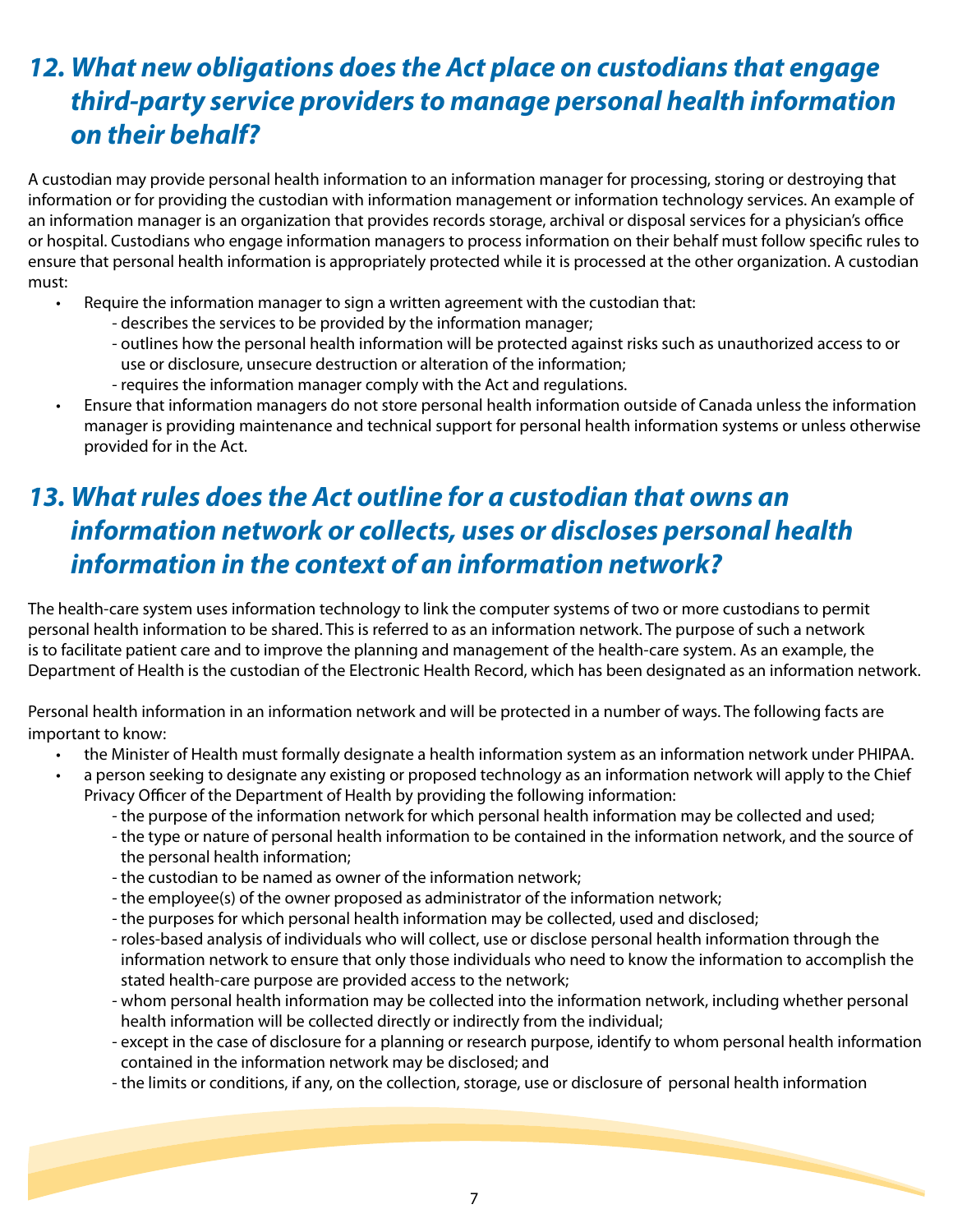contained in or disclosed from a information network, including the types of consent directives that may be entered into the information system.

- As information networks are designated under the legislation, the above information will be posted to the Department of Health's website. These measures are designed to increase transparency to the public in accordance with custodians' obligations under PHIPAA.
- Sharing of information within an information network will only be permitted among health-care custodians within the circle of care and only for the specific purposes outlined in the Act. In all other cases, the consent of the individual will be required prior to disclosure of personal health information.

# *13.1 Consent directives within an information network*

- An individual may register a consent directive within an information network to prevent access to personal health information by a user who would normally be provided access to the record for the identified purposes of the information network.
- Applications for consent directives must be submitted in writing to the administrator of the information network. They are effective once registered in the information network. A consent directive may only be changed or revoked with written notice to the owner. It is important to note that a consent directive will be applied to the entire content of an individual's record. For administrative reasons, a consent directive may not be applied only to part's of an individual's record within an information network.

### *14. Can anything override a person's expressed instructions not to disclose personal health information?*

The Act provides that custodians are entitled to assume that they have the patient's implied knowledgeable consent to collect, use and disclose the individual's information for providing health care or assisting in the provision of care to the individual once they have clearly informed the individual of the purpose for the collection, use and disclosure; and once the individual is aware of their right to withhold or withdraw consent. Implied and knowledgeable consent will be considered to exist in these circumstances unless the custodian is aware that the individual has expressly withheld or withdrawn the consent. An individual may expressly instruct the custodian not to make the disclosure or use by issuing a consent directive (as described above).

However, consent directives are of no effect against disclosures that are required by law or otherwise authorized under PHIPAA and may be overridden in certain circumstances. For example, the Act provides that a health-information custodian may disclose personal health information about an individual, without consent, if the custodian believes on reasonable grounds that the disclosure is necessary for eliminating or reducing a significant risk of serious bodily harm to a person. A consent directive will not apply in these specific circumstances. A health-care provider may override an individual's consent directive if, in the judgment of the health-care provider, it is necessary to provide health care to the individual and the individual is not capable of providing consent.

# *15. Can personal health information be disclosed for research?*

Personal health information can be an indispensable resource when conducting research to prevent disease or find new cures or treatments. The public benefits from reliable, ethical research can be significant; however, it cannot happen without proper safeguards to protect personal privacy. The Act sets out rules under which custodians can disclose personal health information for research. In particular, it requires all research proposals to be reviewed and approved by a recognized research review body. The Act provides for several criteria that must be assessed by the research review body in evaluating a research proposal including: obtaining consent of the individual(s) prior to the use and disclosure of his / her / their information unless it is impractical to do so; assessing whether disclosing de-identified information will serve the same research purpose as disclosing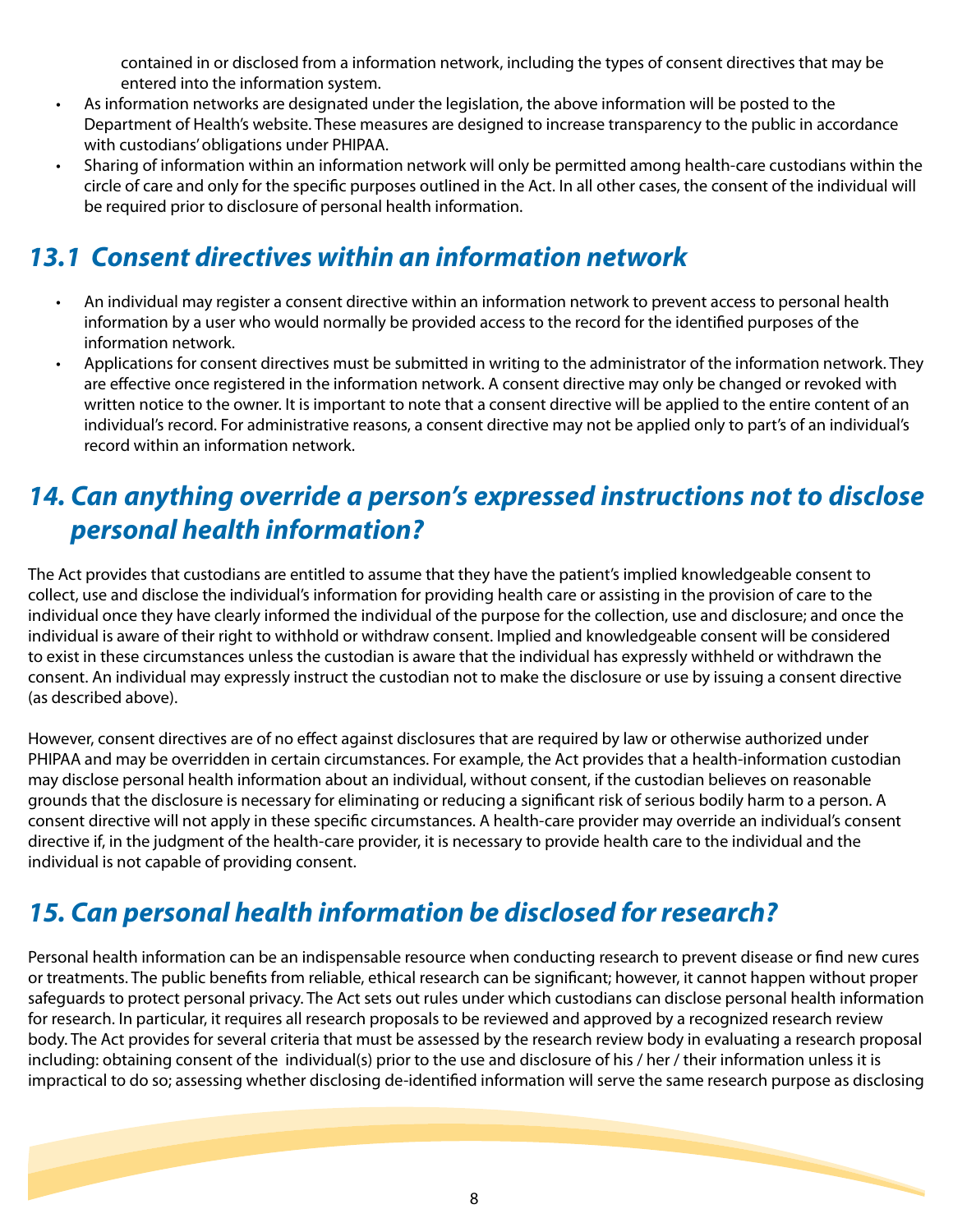identifiable information; and assessing whether only the minimum amount of identifiable personal health information required for the research project is disclosed.

The Act also requires that the custodian, as a condition of being granted approval for the research project and the related disclosure of personal health information, enter into an agreement with the third party researcher in which the third party agrees:

- not to publish the personal health information requested in a form that could reasonably be expected to identify the individuals to whom the information relates;
- to use the personal health information requested solely for the purposes of the approved research project; and
- to ensure that reasonable safeguards and procedures are in place to protect the information and to securely destroy it once it is no longer required.

#### **Providing access to records; correcting records**

#### *16. What obligations does a custodian have as it related to providing individuals access to their own personal health information?*

Individuals are entitled to request access to their personal health information that they believe to be in the possession of a custodian by making a request in writing. The Act provides a number of rules that custodians must follow in this regard:

# *16.1 General obligations related to providing access*

Q: What procedures must I have in place regarding providing access to individuals?

A custodian must:

- establish procedures and practices for enabling and responding to individuals' requests for access to, or correction of their personal health information;
- offer assistance to the person who made the request to reformulate it if it does not contain sufficient detail to permit the custodian to identify and locate the record;
- respond to a request no later than 30 days after receiving it, unless there are specific reasons for extending the time needed for responding to the request (such as when there is an extremely large volume of records to be searched);
- transfer the request to another custodian if the requested records are maintained by or were first collected by the other custodian within 10 days. Inform the individual that his or her request has been transferred;
- make information available for examination or provide a copy if the individual requests it (which may be subject to the individual paying a fee, as outlined in the Act and regulations);
- inform the individual in writing if the information does not exist or cannot be found;
- inform the individual in writing if the request is refused, in whole or in part, for a specified reason. Where access is denied, the custodian must provide the reasons for denying access. Exceptions may include, for example, information that contains references to other individuals; or information that is subject to solicitor-client or litigation privilege; and
- inform the individual of right to file a complaint with the Access to Information and Privacy Commissioner or refer the matter to court if the individual does not agree with the custodian's decision.

# *16.2 Official Language considerations*

Q: Am I obligated to have a record translated for an individual to accommodate their language preference?

A custodian is not obligated to have a record translated for an individual. However, a custodian subject to the Official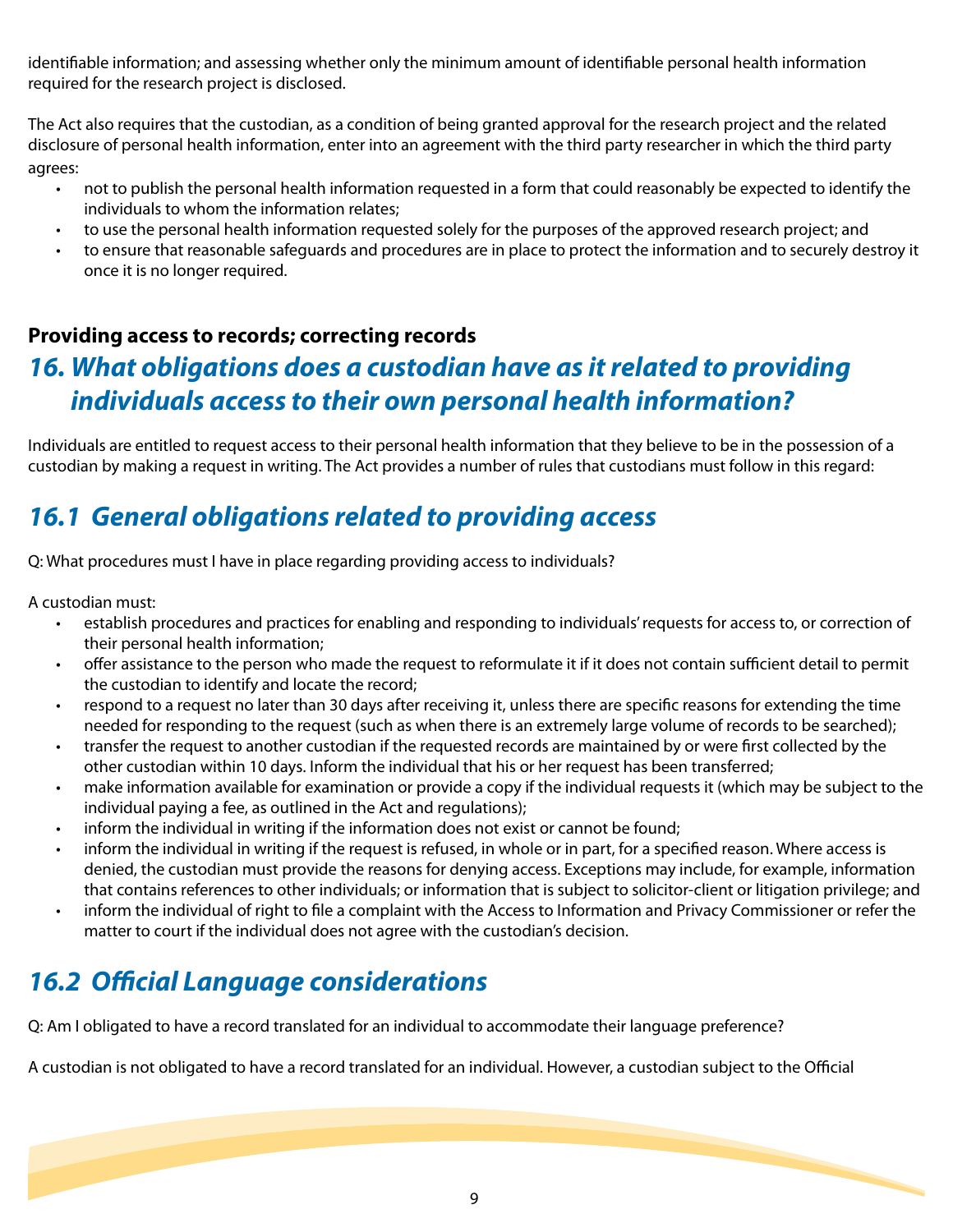Languages Act in New Brunswick must provide access to a physician or other health-care provider who can help individuals in interpreting their record in the official language of their choice if they request it. If the health-care provider helping the individual is unilingual and unable to understand the record sufficiently, the custodian must translate the relevant portions of the record for the interpreter first.

#### *16.3 Exceptions to access*

Q: What exactly are the constraints on disclosure related to matters involving litigation?

With respect to matters involving litigation, such as situations where a medical examination was conducted in the course of litigation or a similar claim, the Act provides for a number of exceptions that may apply, including situations where:

- the information was compiled principally in anticipation of, or for use in, a civil, criminal or quasi-judicial proceeding to which the custodian is or may be a party or is protected by privilege;
- the information is protected by privilege;
- another Act of the Legislative Assembly of New Brunswick or the Parliament of Canada or a court order prohibits disclosure of the personal health information to the individual; and
- the personal health information was collected for purposes of an investigation conducted pursuant to an Act of the Legislative Assembly of New Brunswick.

There may be other exceptions that apply, depending on the facts of the particular situation. The Act should be consulted for a comprehensive list of exceptions available. It should also be noted that, wherever possible, a custodian is required to sever the personal health information that cannot be examined or copied (due to the application of a particular exception[s]) and permit access to or a copy of the remainder of the record.

### *16.4 Third-party requests*

Q: While there is a specific right of a patient to examine or copy records, is there is a specific right to have information transferred to another party at the request of the individual?

The Act does not grant particular rights to individuals to have their information transferred to another party. However, an individual who wishes to have their personal health information provided to another individual may do so by consenting in writing. A custodian receiving such a request has certain duties under the Act to ensure that the disclosure is made only to the person who has been authorized to receive the information. To this end, custodians should ensure that appropriate precautions are taken before releasing information such as:

- ensuring that the individual's consent to release the information to a third party is received in writing, dated and signed and that it is the original document (as opposed to a copy); and
- taking steps to ensure the validity of the request such as:
	- visually confirming the identity of the individual; and
	- contacting the individual to confirm the validity of his or her request, and, if necessary, to confirm the intended scope if the consent document is worded in a broad manner. In regard to the latter circumstance, an example would be legal counsel who represents a client in respect of a soft tissue injury in a motor vehicle accident. While certain portions of a medical record would be relevant to the legal action, the patient may not wish his or her legal counsel to see his or her entire medical history.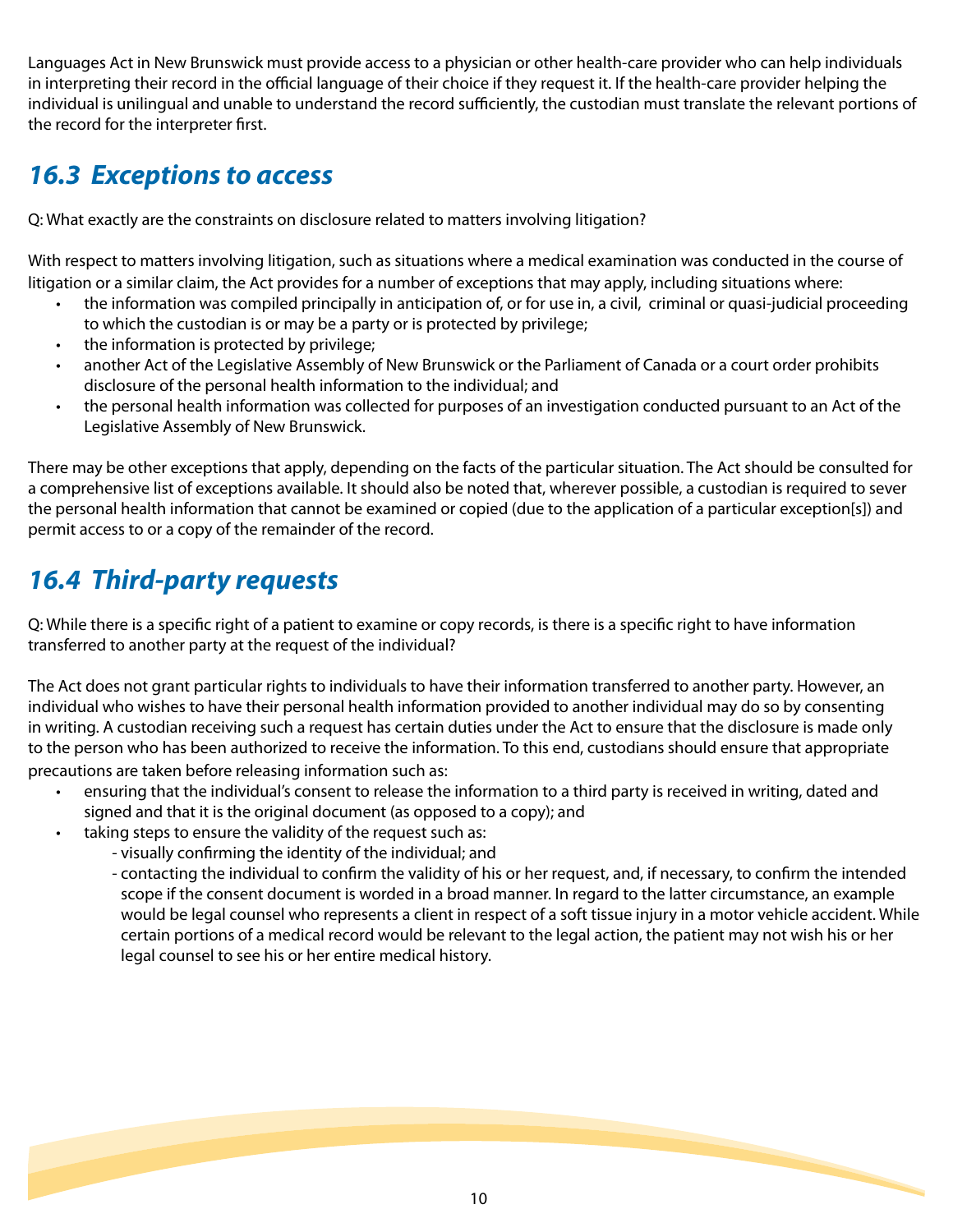### *17. Is there any format for appropriate "correction" of a record? Is there anything in the Act to preclude a custodian correcting a record without a specific request from a patient/client?*

Individuals may request corrections to their records by making a written request of the custodian. If the custodian agrees with and approves the request, the custodian must make the corrections involved. The Act requires custodians to ensure that requested corrections to records are made such that the correction is either incorporated directly within the record or is crossreferenced from within the original documentation. A new version of the record marked as such will suffice for this purpose. The new version would not be required to reference the original information if the change has been incorporated within it. Custodians are not required to keep the original record where a change has been requested and agreed upon. However, as a best practice, custodians should keep records of all requests for correction of the original record.

Similarly, if a custodian refuses to make a correction that an individual has requested the custodian if required to permit the individual to file a concise statement of disagreement stating the correction requested and the reason for the correction. The custodian must add the statement of disagreement to the record in a manner that it will be read with and form part of the record or be adequately cross-referenced to it.

If a custodian makes a correction or adds a statement of disagreement, the custodian must, when practicable, notify any other custodian or person to whom the personal health information has been disclosed about the correction or statement of disagreement. The other custodian is required to make the correction or add the statement of disagreement, if applicable, to any record of the personal health information that the custodian maintains.

Nothing in the Act precludes a custodian correcting a record without a specific request from a patient/client if the change is being made to improve the accuracy or completeness of the record in the normal course of the custodian's operations. In fact, the Act requires all custodians to take reasonable steps before using or disclosing personal health information to ensure that the information is accurate, up-to-date and complete. If a custodian becomes aware of an inaccuracy in a record, that custodian would be obligated to correct it.

The Act requires custodians to correct any record of the individual's personal health information that they maintain. Therefore, if the personal health information is maintained in records kept in more than one format, such as paper and electronic, custodians must ensure that the change in incorporated within all formats of the record, including the original and copies of the record.

# **18. Could a custodian charge an individual for assistance with interpreting** *the record?*

PHIPAA provides that a custodian shall permit an individual to examine a record free of charge. However, the custodian may require an individual to pay to the custodian a fair and reasonable fee for search, preparation, copying and delivery services.

Where the Act and its regulations are silent on specific aspects of fees that may be charged, such as in the case of assisting an individual in interpreting the record, there are a number of factors that may be considered, including a physician or other health-care practitioner's professional guidelines or code of ethics; whether the intended fee is fair and reasonable; and whether all or part of a fee should be waived in cases where charging a fee might impose an unreasonable financial hardship on the applicant. In the case of providing assistance with interpreting a record, a custodian may also wish to consider whether it would be reasonable to conclude that such activity is part of examining the record or is an entirely separate activity.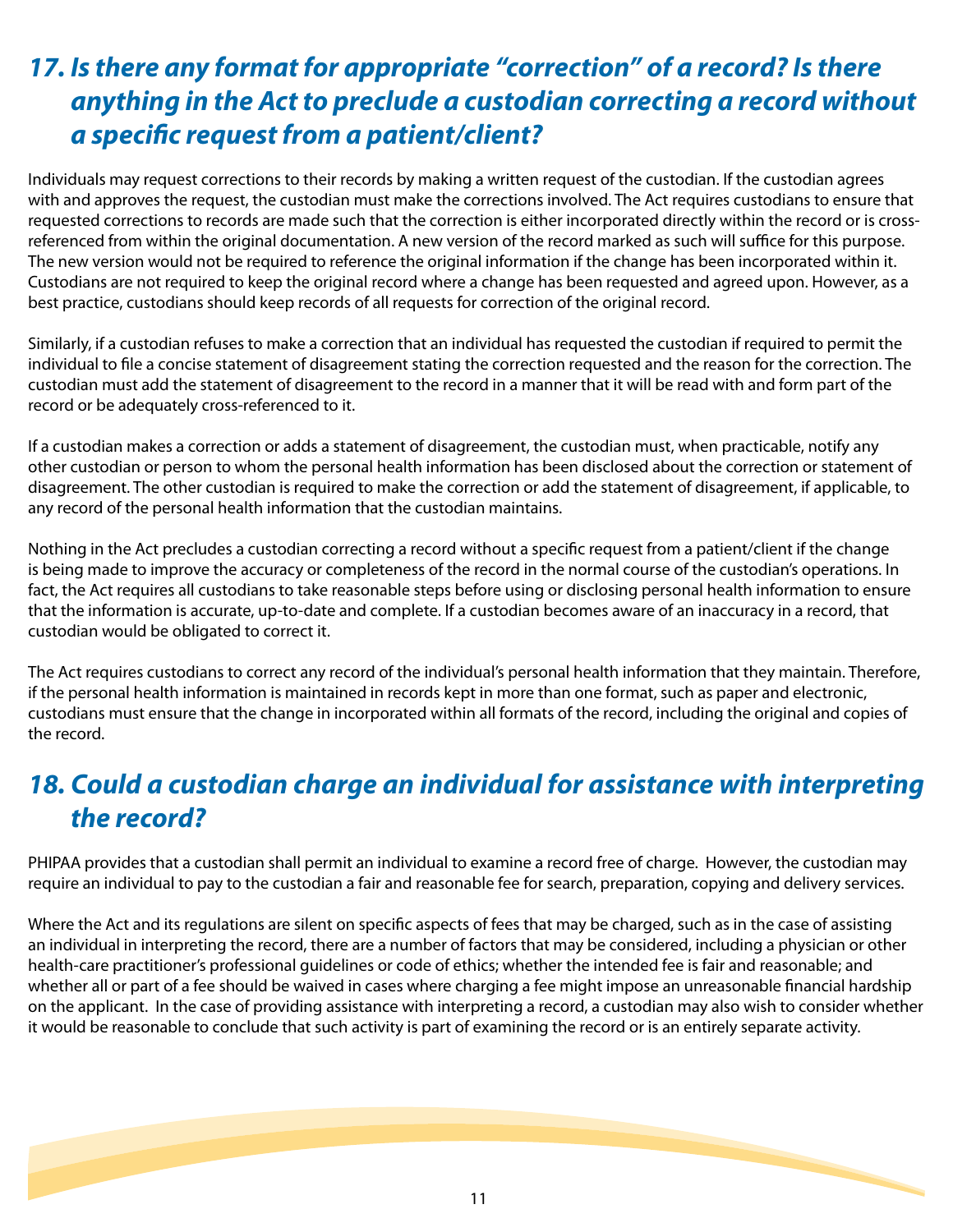#### **Retention and secure destruction**

#### *19. While the Act contains an obligation to maintain security and privacy of records, is there an obligation to retain them for any specific period, or otherwise avoid their destruction?*

The Act does not define a specific period for which records must be retained by a custodian, nor does it provide guidance on particular types or categories of records that must be retained indefinitely.

The Act requires, however, every custodian to establish and comply with a written policy for the retention, archival storage and access and secure destruction of personal health information. The Act requires that the policy meet any legal requirements applicable to the custodian and that it protect the privacy of the individual to whom the information relates.

A custodian's retention policy for various categories of personal health information will depend upon a number of factors including specific legal, organizational, and stakeholder requirements. Specific points of consideration include:

- generally, health-care legislation in New Brunswick prescribes certain minimum, not maximum, periods of retention for patient records;
- a longer period of retention may be appropriate, depending on the needs of the organization and its stakeholders;
- retaining information for longer than the legal requirement has the potential to increase potential risks associated with unauthorized access to, or use of the information; this could compromise the privacy of individuals; and
- information should generally be retained for a reasonable period sufficient to allow the individual to whom the information relates an opportunity to obtain access to it.

### *20. Does the Act's reference to the destruction of records refer only to the original or to all of the information contained therein? What is the impact on destruction of the original and retention of a copy by other means?*

Generally, records management best practices require destruction of all copies and all versions of a particular record that has been authorized for destruction, including back-up copies and copies stored in offsite storage locations. Also, records should be managed according to their content, regardless of media or storage location. For example, if the original record is kept in a paper file and copies are retained electronically, both the original and the copies would be destroyed when the custodian's record retention schedule requires secure destruction. A good information management practice is to maintain as few copies and storage locations for the same records as possible. The retention of unmanaged or unnecessary copies of records may pose an increased privacy risk to individuals.

The Act requires a custodian who destroys personal health information to keep a record of the individual whose personal health information is destroyed, a summary of the contents of the record, the time period to which the information relates, the method of destruction and the name of the person responsible for supervising the secure destruction. The custodian is also responsible to ensure that the destruction of all personal health documents in his custody and control is completed in a manner that assures the confidentiality of the documents at all steps of their disposal.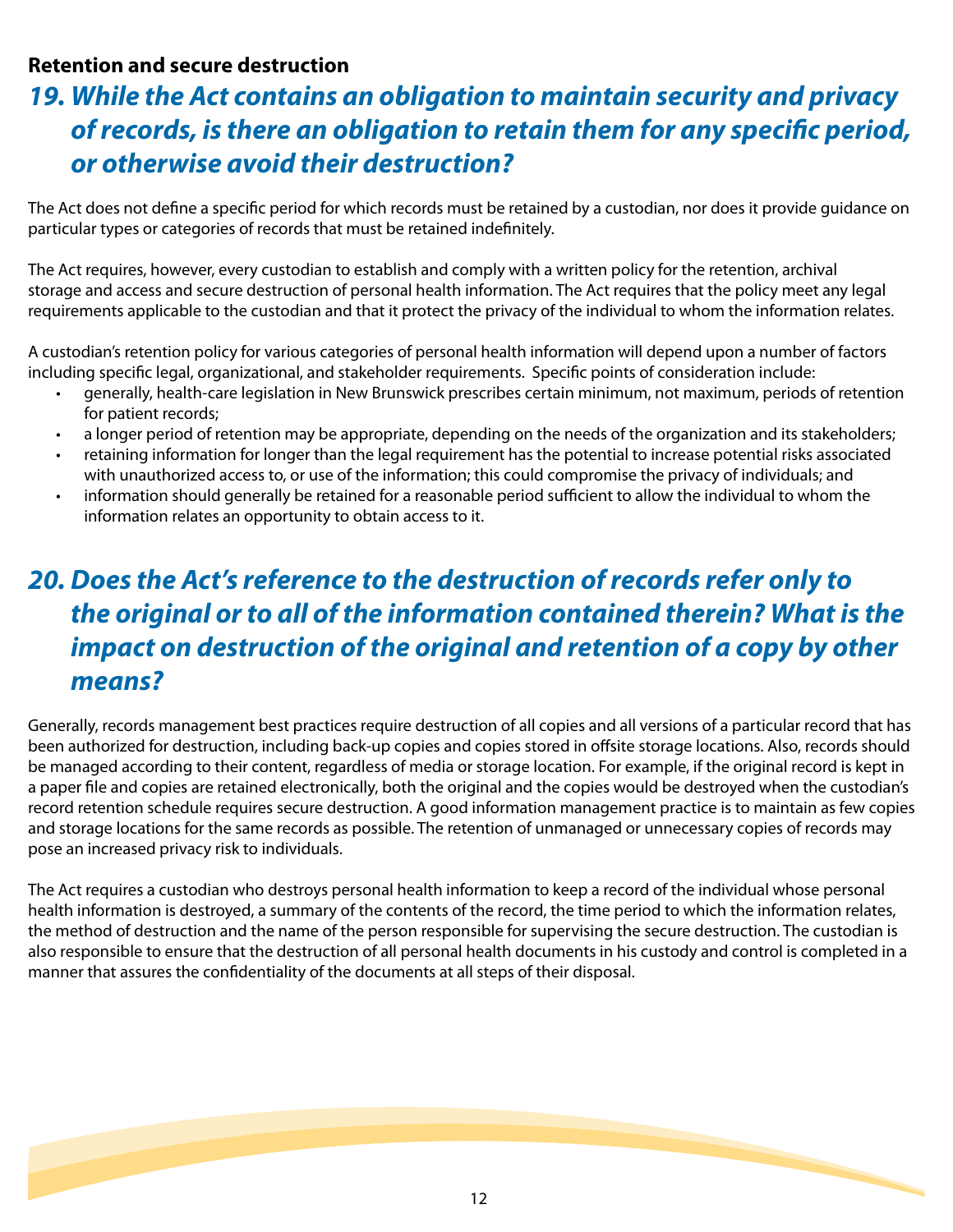# *21. What is meant by keeping a "summary of the contents" of the records destroyed?*

Consistent with good information and records management practices, the Act requires a custodian to keep a summary of the content of the records destroyed according to its records retention policy. This ensures that, although the physical contents of the record are destroyed, a record of its existence is maintained in perpetuity. If an individual has requested access to a record that has been destroyed, a custodian should be able to confirm certain basic information about the records destroyed and demonstrate that records were destroyed in accordance with a consistent retention and destruction policy. A record of destruction providing a summary of the contents of the records destroyed might be kept in a table format as outlined in the following example:

| Name of<br>individual | Summary of contents                                                                                     | Time period | Date and<br>method of<br>destruction | Destruction supervised by: (name of<br>person) |
|-----------------------|---------------------------------------------------------------------------------------------------------|-------------|--------------------------------------|------------------------------------------------|
| Jane Doe              | Describe the nature<br>of the records $-$ eg<br>"Medical examination<br>records" or "dental<br>records" | 1982-1990   | April 1, 2010<br>Secure<br>shredding | John X                                         |

#### **Other topics**

# *22. Am I permitted to transfer files or store records containing personal health information outside the province, and would I need to notify the individuals whose records are transferred?*

A custodian is permitted to disclose personal health information outside the province without the express consent of the patient as may be necessary to provide health-care to an individual. For example, patients are often referred to outof-province physicians for treatment; or laboratory samples or radiological images are referred for assessment. Likewise, disclosures may be made for purposes related to administration of the health-care system, including billing for publicly funded health-care services.

Out-of-province disclosures may also be made to an information manager, which is an entity that processes, stores, retrieves, archives or disposes of personal health information on behalf of the custodian. Such arrangements must include data sharing agreements that meet the requirements specified in the Act.

A custodian is not permitted to store personal health information outside of Canada unless the Act provides otherwise.

### *23. What happens to client or patient records containing personal health information when the custodian dies?*

In the event that a custodian dies, the custodian's personal representative assumes the duties and powers of a custodian under the Act until the custody and control of the personal health information passes to another person who is legally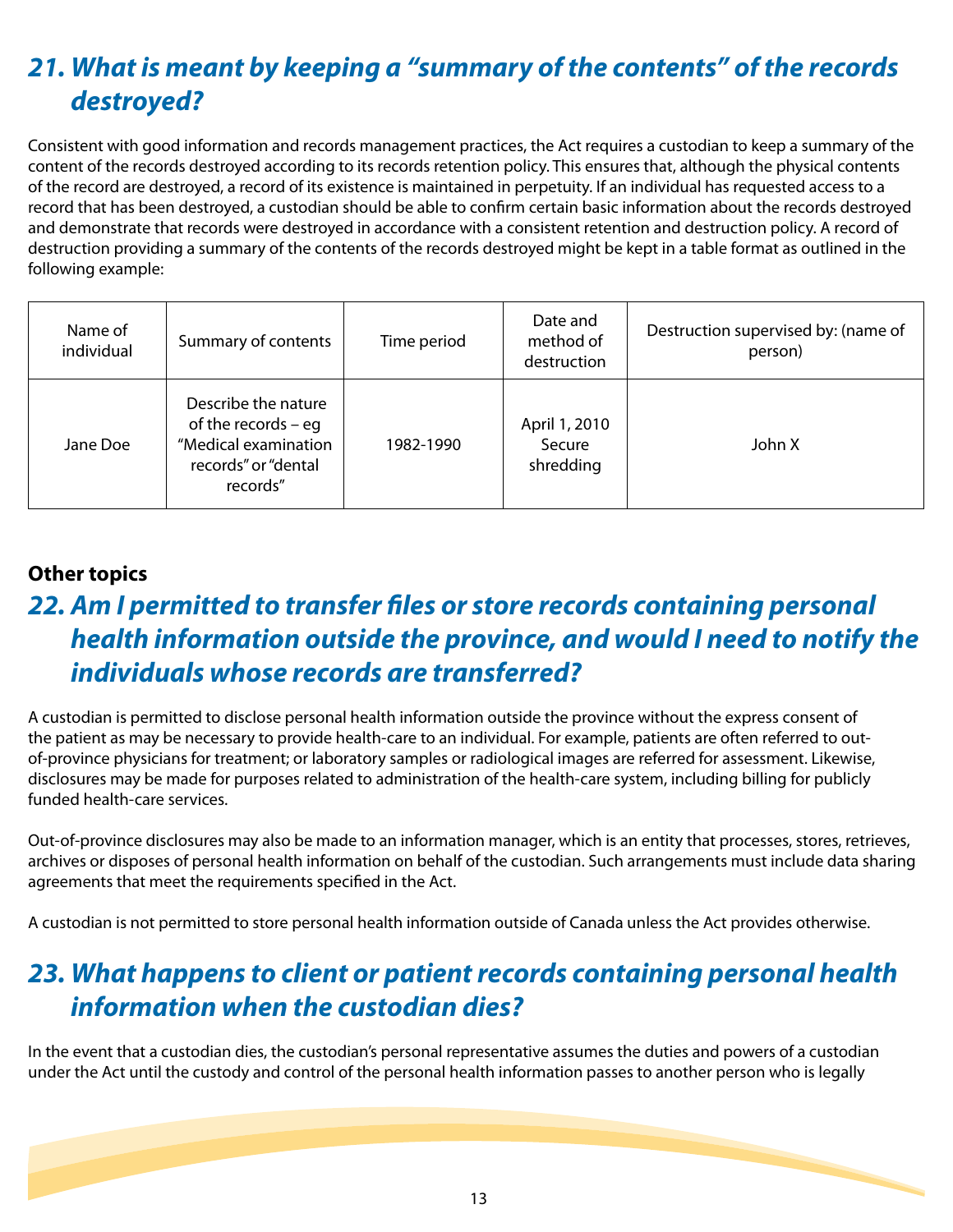authorized to hold the record. The custodian's personal representative generally has the following options with respect to the maintenance of the records containing personal health information:

- continuing to assume all of the duties and powers of a custodian under the Act, including duties associated with maintaining and providing access as requested to individual records of personal health information;
- transferring the records to another custodian, in which case the Act requires that clients or patients of the deceased custodian be notified about the personal health information held by the new custodian, how long it will be retained, and where they may make a written request for access to the personal health information; or
- transferring the records to an information manager such as an outside records management organization that can appropriately archive and maintain the records on his/her behalf. As discussed, the Act imposes certain restrictions and requirements that must be in place when dealing with information managers.

### *24. What is a privacy impact assessment, and will I need to do one?*

A privacy impact assessment is a systematic examination of all collections, uses and disclosures of personal health information by the organization and its agents, that identifies risks and mitigation strategies to reduce those risks. The Act requires that all public bodies perform a privacy impact assessment on new or modified initiatives that involve the collection, use or disclosure of personal health information. Subject to limited exceptions, most government departments, offices, boards, Crown corporations or commissions, municipalities, school districts, universities, and community colleges are considered to be public bodies. The Right to Information Act should be consulted for a more detailed definition of what is considered to be a public body.

Health-care providers in private practice will not be required by law to conduct a privacy impact assessment, but, as a best practice, they may wish to do so.

### *25. What is a privacy breach? If a privacy breach occurs, what are my obligations as a custodian?*

A privacy breach occurs any time that personal information is stolen, lost, disposed of, except as permitted by this Act, or disclosed to or accessed by an unauthorized person.

If any of these situations occur, there may be a requirement to notify the individual to whom the information relates and the Access to Information and Privacy Commissioner. In determining whether notification will be required, a custodian must consider whether it is reasonable to conclude:

- that the breach may have an adverse impact on the provision of health care or other benefits to the individual to whom the information relates or on the individual's mental, physical, economic or social well-being, or
- that the breach may lead to the identification of the individual to whom the information relates.

Where notification is required, the custodian must notify the individual and the Access to Information and Privacy Commissioner at the earliest opportunity by providing specific information outlined in the Act and regulations, including:

- the name of the custodian:
- the name of a contact person for the custodian and their contact information;
- the nature of the breach:
- the date the breach occurred and the date it came to the attention of the custodian;
- the cause of the breach; and
- the location of the breach.

Custodians should implement procedures to assess the potential impact of a breach of personal health information and to comply with the requirements under the act for notifying individuals and the Access to Information and Privacy Commissioner. Agents and information managers of the custodian should be required to immediately notify the custodian in the event of a breach.